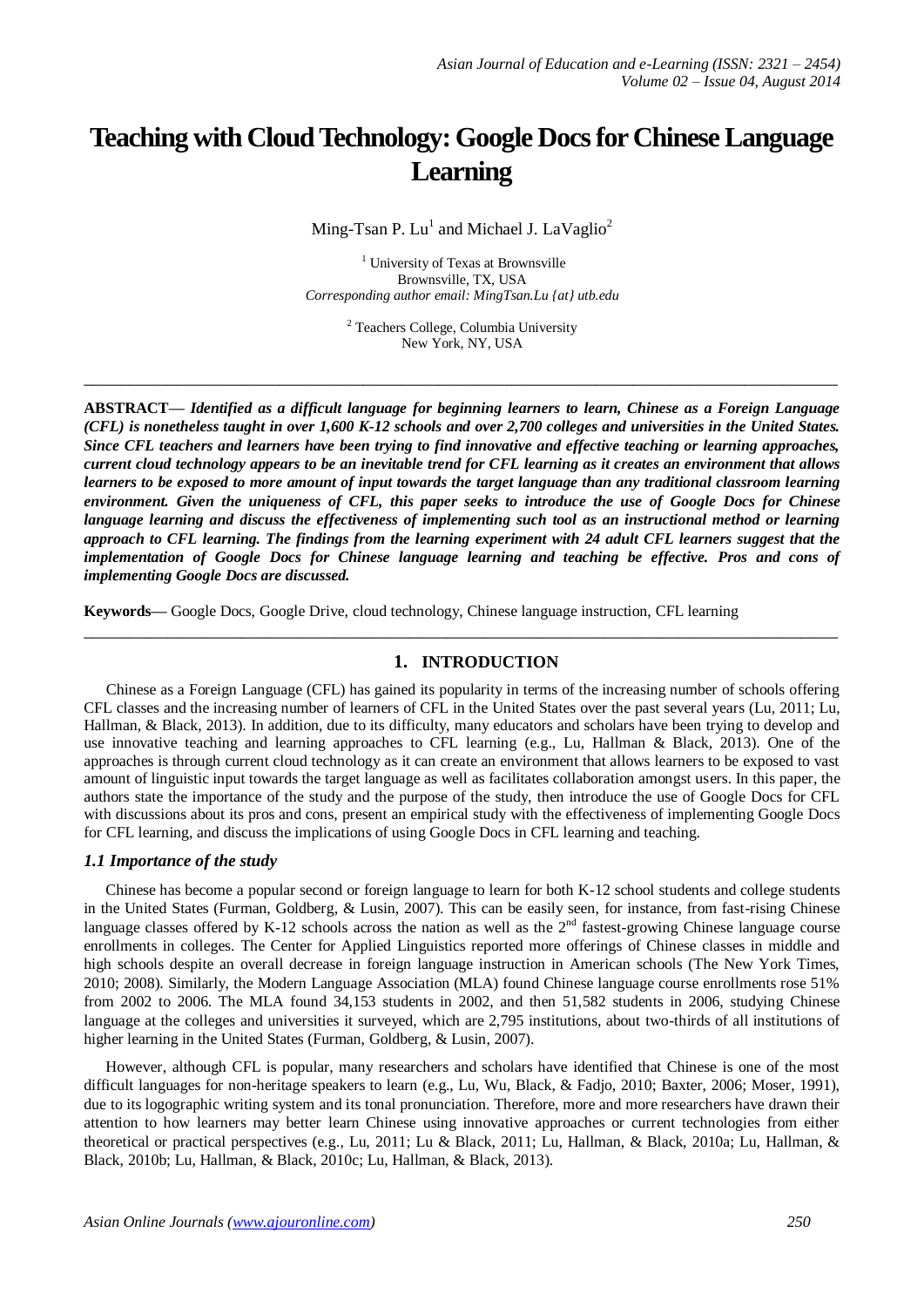# *1.2 Purpose of the study*

Along similar lines, we propose the use of one powerful type of cloud technology tools for CFL learning and teaching. Specifically, we propound Google Docs (Google Drive) for CFL learning and teaching. As Google Docs contains many features and functionalities, the paper seeks to investigate its pros and cons and effectiveness in CFL teaching and learning, and discuss practical implications and possible future research directions.

# **2. IMPLEMENTATION OF GOOGLE DOCS IN CFL LEARNING**

Google Docs is an easy-to-use, easy-to-share, easy-to-collaborate, and Web-based free office suite and data storage service provided by Google. Its latest version with minor functional revisions was released on the 18<sup>th</sup> of October in 2011. Google Docs contains online Document, Presentation, Spreadsheet, Form, Drawing, Table, and Collection that are all real-time and easy-to-use for students' collaboration work. Teachers and students can use these Google Docs for their education-related activities. The new name of Google Docs, namely the Google Drive, was released in October 2012 and it mainly added to the Google Docs the drag-and-drop function.

**Document**: Teachers can assign writing activities and students can work on their projects together through Document. For CFL learners, words and characters that are unfamiliar to someone can be taught by other classmates when conducting an article immediately. The syntax, semantics, and pragmatics of CFL can be double-checked by learners. For learned Chinese phrases or words that do not come to the learner's mind when writing an article collaboratively, other learners can provide help to show these phrases or words right away.

**Presentation:** In addition to immediate and collaborative advantages that Document has, when teaching CFL, Presentation can easily make last-minute or up-to-date changes. Chinese sentence examples or advanced CFL articles can be clearly demonstrated through Presentation. Videos, sounds, and images can be integrated into Presentation.

**Table:** Table is for presenting data and organizing information. In CFL teaching and learning, presenting grammar points, listing Chinese/ English translations, or combining Chinese materials using Table is convenient and helpful.

**Collection:** Collection makes sorting, categorizing, and searching files straightforward. By clicking and dragging, files can be easily tagged, labeled, and categorized.

**Spreadsheet:** The many functions Spreadsheet provides make CFL learning interesting and practical. GoogleTranslate, for example, makes immediately translating a series of words or phrases possible and therefore learners could gain better fluency. Functions work as commands, and commands such as GoogleLookUp, GoogleFinance, ArrayFormula, ImportData, GoogleClock, GoogleTounament, Time, and Query...etc. make professional Chinese language, such as Business Chinese, more approachable to learners.

Form: Use of Form is popular for creating and modifying CFL tests. Testing types such as translation, making new or complete sentences, fill-in-the-blank, phonetics, grammar, Chinese reading, or Chinese writing can all be included in the use of Form. In addition, surveys and public polls can be easily created and implemented.

**Drawing:** For beginning learners of CFL, presenting images or pictures for pictographs, indicatives, and ideographs through Drawing greatly help with memorization and understanding of words' etymology. Even a quick stroke demonstrated in Drawing would increase learners' CFL accuracy.

# **3. STUDY: THE CFL LEARNING EXPERIMENT**

To determine if the implementation of Google Docs for CFL learning is indeed effective, the researchers conducted an empirical study in fall 2011. The CFL learning experiment lasted for one week and was for beginning learners of Chinese who did not have any prior knowledge of Chinese language.

# *3.1 Participants*

Twenty-four adult CFL learners were randomly assigned to one of the three learning groups: the GoogleDocs group (GooD), the Technology in Education/ Classroom Hybrid group (TECH), and the Traditional classroom-based group (TraC). There were eight participants in each group. All participants were screened and showed no prior knowledge of Chinese language before they started in the study. The mean age of the participants in our study was  $25.6$  (SD = 2.2). Six of the participants were of African American ethnicity while eighteen of the participants were of Caucasian American ethnicity. All participants spoke English as their native, primary language with seven participants indicating that they can speak a second language. In terms of gender construction, the study included fifteen females and nine males.

# *3.2 Procedures*

The screening test ensured that all participants did not know Chinese language. After random assignment, the participants received a total of 60-minute CFL instruction on 50 Chinese characters and 20 two-word phrases over two lessons (30 minutes each) in their own groups, i.e., the GooD group, the TECH group, and the TraC group. The second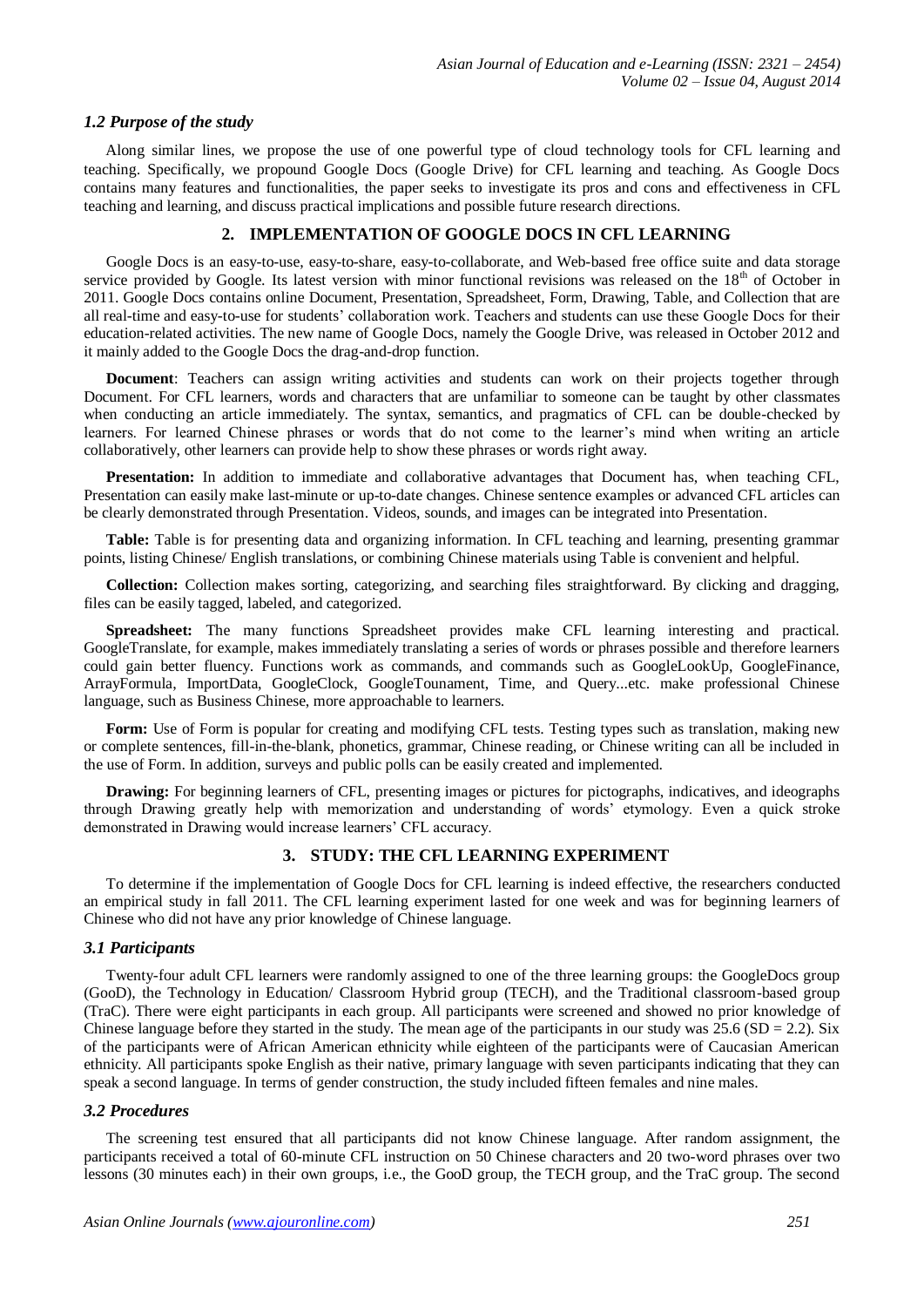lesson took place after three days of the first lesson. Posttests on memorization (i.e., memory tests) and application (i.e., transfer tests) of the CFL learning materials took place after one week of the first lesson. The posttests took approximately 15 minutes. The participants were interviewed using a semi-structured questionnaire after the posttests.

#### *3.3 Designs*

Two lessons for 50 Chinese characters and 20 two-word phrases were designed, taught, and uploaded as learning materials. Participants in the GooD group received CFL instruction using all the Google Docs applications in addition to classroom teaching. The GooD participants were encouraged to use Google Docs as materials were presented and placed in Google Docs. The TECH participants received the same CFL instruction using other forms of similar technological applications, such as MS Word (for Document), PowerPoint (for Presentation), and Excel (for Spreadsheet). The TraC participants received the same CFL instruction using the traditional classroom-based method such as paper and pencil, and the blackboard and chalk method. The study adopted the posttest-only experimental design.

#### **4. ANALYSES AND RESULTS**

The researchers first performed exploratory data analysis (EDA) and generated a broad picture of our data on CFL learning. The researchers conducted the omnibus One-way Analysis of Variance (ANOVA) to see if there existed any mean difference in their test performance among the three groups. The post-hoc Tukey HSD tests were conducted to determine the possible mean differences in their test performance between any of the two groups.

#### *4.1 Perceived and Actual Usefulness of Google Docs by CFL Learners*

Figure 1 shows the frequency of uses for different types of Google Docs among the GooD group participants over a week. Document, Presentation, and Spreadsheet were the most popular applications and functions for these eight GooD group learners of CFL. They were used 72, 76, and 70 times, respectively. Drawing and Collection were also used by these CFL learners, for 25 and 22 times, respectively, though they were not used as frequently. Table and Form were used the least, with only 15 and 12 times, respectively. Figure 1 also shows the GooD group participants' ratings (out of 100) of CFL learning perceived effectiveness after one week. Overall participants believed that Documents, Presentation, Collection, Spreadsheet, and Drawing were most effective on their CFL learning, with ratings of 82.5, 76.6, 76.2, 88.6, and 78.5 respectively. There were obvious discrepancies between how often they used certain applications on Google Docs and how they thought about the effectiveness of those applications for Table, Collection, Form, and Drawing.



*Figure 1*: Number of Uses for Different Types of Google Docs in One Week and the Effectiveness Ratings of CFL Learning by the GooD Group Participants

# *4.2 Learning Results after One Week*

Figure 2 and Table 1 show the posttest scores on memory and transfer for the three learning groups. After one week of CFL learning, all participants took the memory test and the transfer test. For the memory test, the GooD group participants yielded a mean of 85.75 (SD = 3.45), the TECH group participants yielded a mean of 80.63 (SD = 4.87), and the TraC group participants yielded a mean of  $63.13$  (SD = 9.42). From ANOVA, there was significant mean difference in the memory test scores across the groups  $(F (2, 21) = 27.17, p < .001)$ . Post-Hoc Tukey HSD tests revealed that the GooD group performed better than the TraC group with a mean difference of 22.63 ( $SE = 3.22$ ,  $p < .001$ ). The TECH group performed better than the TraC group with a mean difference of 17.5 ( $SE = 3.22$ ,  $p < .001$ ). There were no significant mean difference in the memory test scores between the GooD group and the TECH group ( $D = 5.13$ ,  $SE =$ 3.22,  $p = .271$ ).

For the transfer test, the GooD group participants yielded a mean of 69.88 ( $SD = 4.52$ ), the TECH group participants yielded a mean of 61.75 (SD = 7.07), and the TraC group participants yielded a mean of 37.50 (SD = 7.35). From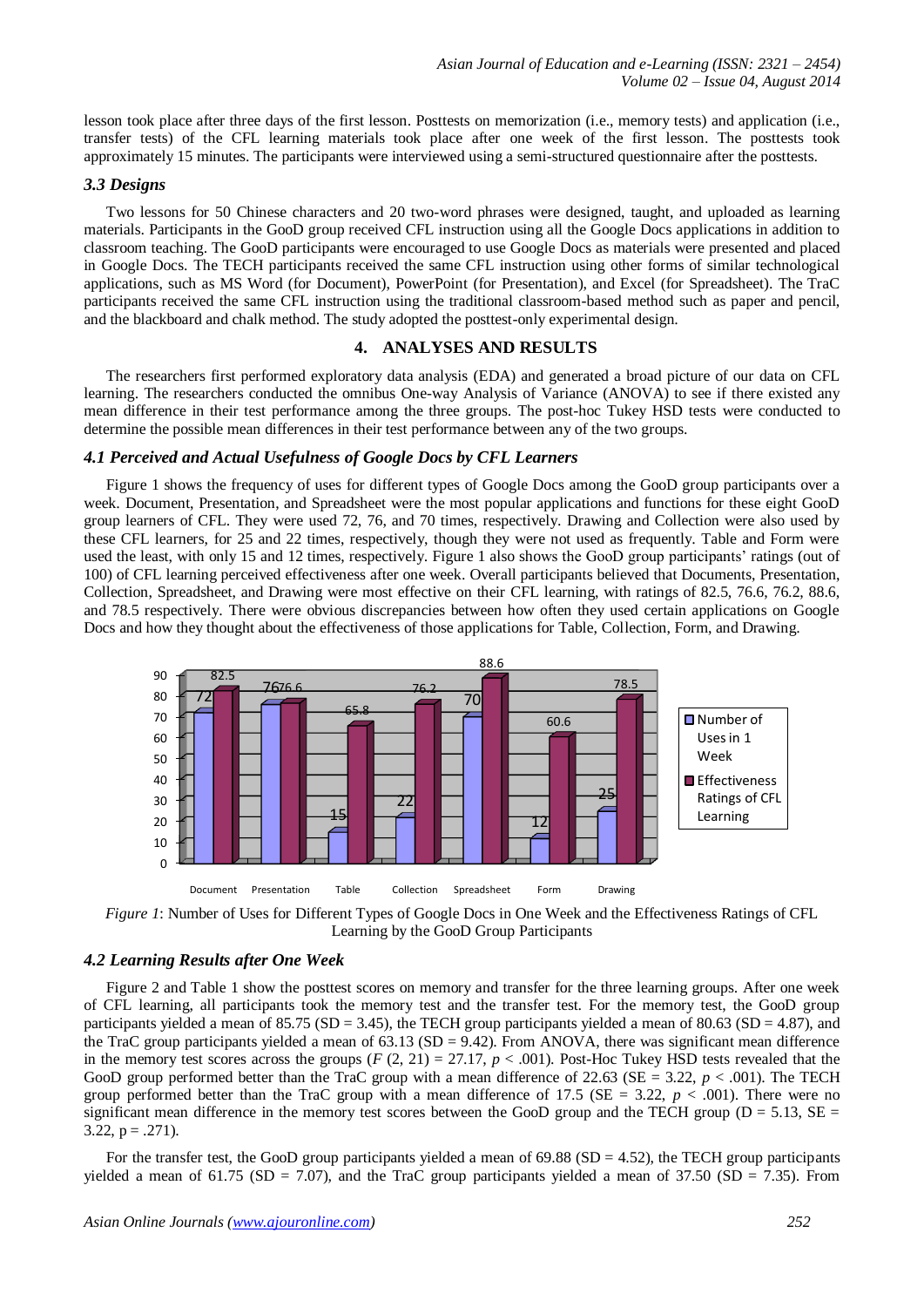ANOVA, there was significant mean difference in the transfer test scores across the groups  $(F(2, 21) = 54.76, p < .001)$ . Post-Hoc Tukey HSD tests revealed that the GooD group performed better than the TraC group with a mean difference of 32.38 ( $SE = 3.22$ ,  $p < .001$ ). The TECH group performed better than the TraC group with a mean difference of 24.25 ( $SE$  $= 3.22$ ,  $p < .001$ ). There were marginally significant mean differences in the transfer test scores between the GooD group and the TECH group ( $D = 8.125$ ,  $SE = 3.22$ ,  $p = .05$ ).

The Levene test of homogeneity of variances revealed that for the memory test, the learning groups did not hold equal variances (Levene  $(2, 21) = 4.07$ ,  $p = .032$ ). Further examination of the data revealed that the TraC group had a large variance indicating that some participants in the TraC group were good at rote memorization while others in the TraC group did not perform well. For the transfer test, there was no heterogeneity of variance issue.



*Figure 2*: The Memory and Transfer Test Scores for the Three Learning Groups after One Week of CFL Learning

|  | Table 1: The Memory and Transfer Test Scores for the Three Learning Groups after One Week of CFL Learning |
|--|-----------------------------------------------------------------------------------------------------------|
|  |                                                                                                           |

| Groups | <b>Memory: Mean (SD)</b> | Transfer: Mean (SD) |
|--------|--------------------------|---------------------|
| GooD   | 85.75 (3.45)             | 69.88 (4.52)        |
| TECH   | 80.63 (4.87)             | 61.75(7.07)         |
| TraC   | 63.13 (9.42)             | 37.50 (7.35)        |

# *4.3 Learning Results for Different Types of Han Characters by CFL Learners*

Figure 3 and Table 2 show the percent correct on types of Chinese characters for the three learning groups. Lu (2011), Lu, Hallman, and Black (2013) and Lu, Hallman, and Black (2010a) have suggested that for beginning learners of CFL, it is best that three basic types of Chinese characters should be introduced: pictographs, indicatives, and ideographs. Following Lu's (2011) and Lu, Hallman, and Black's (2013) research, the study also examined the learning results of these three types of characters from the participants. Pictographs and indicatives were better memorized and recalled than ideographs across all three learning groups.



*Figure 3*: Percent Correct on Types of Chinese Characters for the Three Learning Groups

| Table 2: Percent Correct on Types of Chinese Characters Recalled on Posttests |  |
|-------------------------------------------------------------------------------|--|
|-------------------------------------------------------------------------------|--|

| Groups                  | <b>Pictographs</b> | Indicatives | <b>Ideographs</b> | <b>Two-word Phrases</b> |
|-------------------------|--------------------|-------------|-------------------|-------------------------|
| $\operatorname{Goo}\!D$ | 56.6%              | 52.8%       | 25.7%             | 22.5%                   |
| TECH                    | 52.6%              | 50.1%       | 22.2%             | 18.3%                   |
| TraC                    | 38.6%              | 34.6%       | 16.9%             | $.1\%$                  |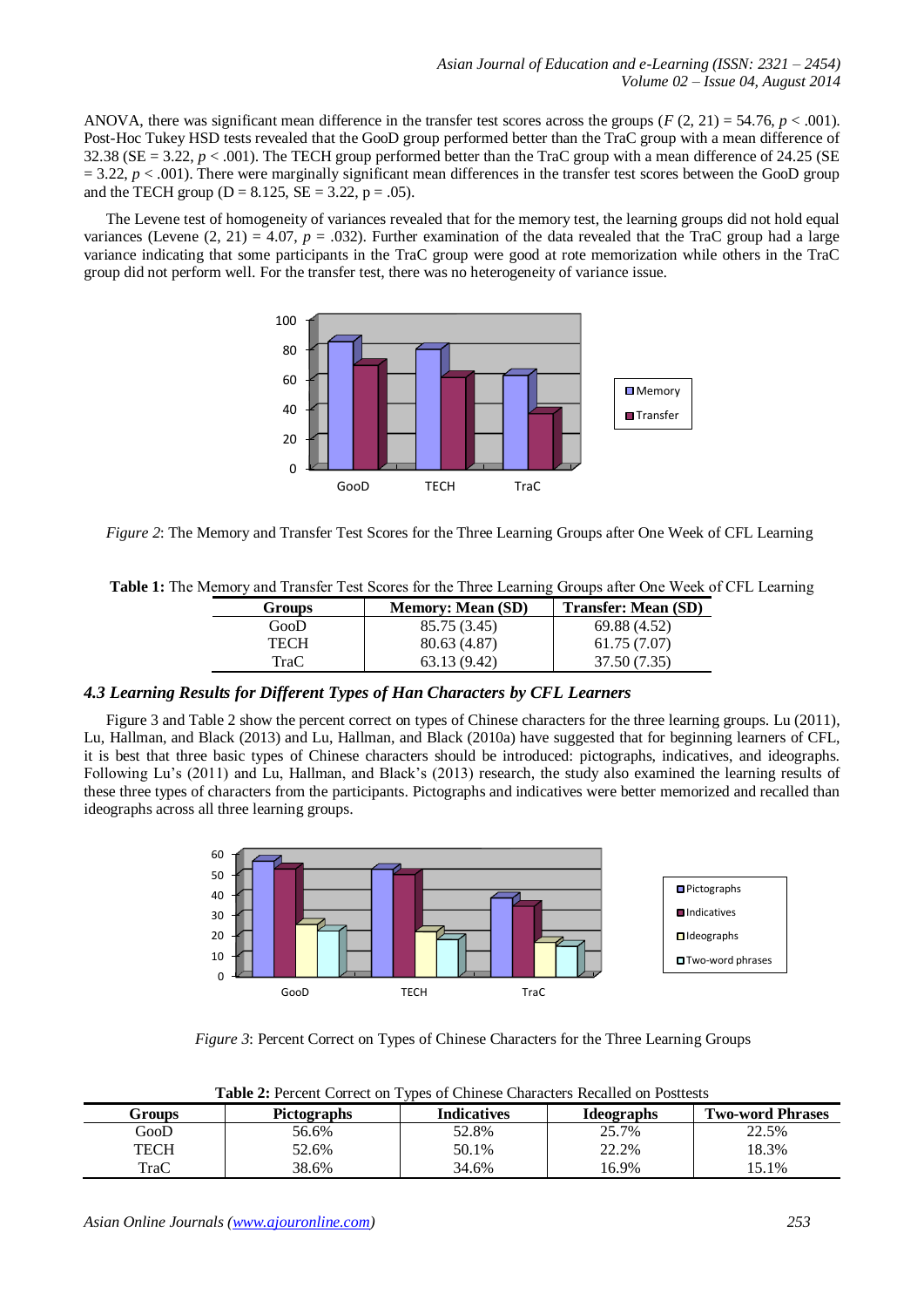# **5. DISCUSSION**

#### *5.1 Pros and Cons of Using Google Docs in CFL Learning*

The utilization of Google Docs in the endeavor to augment pedagogic enterprises in linguistics, specifically CFL learning, must be analyzed from both a critical and supportive lens. The embracing of cloud technology in educational modalities has many beneficial qualities as well as those which have hitherto been considered not as beneficial to users. Albeit studies have generally shown learners' positive feedback when using technology in their learning, like this empirical study, the researchers ask: What are the benefits and complications of using Google Docs in CFL learning? The researchers further discuss these benefits and complications in hope to help with CFL educators' future implementation considerations.

#### *5.2 Benefits*

There are several dialectical advantages when utilizing Google Docs for Chinese language acquisition and learning, largely in the broad and flexible epistemological opportunities it offers for students to individually and collaboratively produce knowledge. By working towards ameliorating the accuracy, consistency, scope of applicability, and overall comprehension of the Chinese language, students utilizing Google Docs replace neurologically ambiguous tendencies with an acute receptiveness to the insights of others and the epistemological strategies of the constructivist and social constructivist schools of thought.

Constructivists contend that knowledge, however disciplinary characterized, is generated from an interaction between ones experiences and their ideas. In practice, constructivist pedagogues endeavor to build upon knowledge that a student already knows, particularly by manipulating objects. Alternatively, social constructivists postulate that many students learn more from another than from the direct manipulation of objects. "Accordingly, through interactions with others, they learn the fundamental questions of reflective inquiry: How did I arrive at this hypothesis? Will it work? What are the logical alternatives? How can I explain my hypothesis to others? As others put such questions and challenges to us, we internalize these questions and develop the habit of asking them ourselves" (Noddings, 2009).

In providing both a shared workspace and personalized learning environment, Google Docs effectively merges the opposing constructivist schools into a complimentary epistemological modality. This is particularly beneficial for teachers interested in differentiating their instruction. For example, due to the constructivist dualism offered by Google Docs, students who are more inclined to academically succeed in group work can do so by sharing a work place where Chinese linguistic complexities and ideas can be easily expressed and shared. Further, the flexibility that Google Docs offers students makes it a good tool for a personal learning environment or e-portfolio. Analogous to a wiki, learners can use Google Docs to record and share what they are learn ing; however, on Google Docs this can be done in real-time. Therefore, students are able to transcend time and space. With the ability to manipulate time and space, content can be successfully accessed at any geographical location at any moment. Cloud technology, therefore, has the faculty to reach local or globalized audiences operating from anywhere on the planet; subsequently, resulting in the creation of a socially and culturally heterogeneous cohort of learners.

Further, teachers can embrace the program to evaluate student performance, making any necessary edits, corrections, or if needed, progress evaluation by utilizing the revision history function. With the ability to access the program from any location that has Internet access, teachers can further utilize the program when they are home or absent. In our own practice, for example, if missing class due to sickness students will be able to effectively communicate with instructors via Google Docs. Students can add notes, images, links to relevant sites and links to videos to create an online folder or interactive essay.

By learning to manipulate the same technological object from multiple perspectives, and merging the disparities of different knowledge constructions, students work together toward a collective goal that helps them master the conceptual lacunae and work through the intellectual voids associated with learning the Chinese language (Stepansky, 2009). In addition, by bringing their own epistemological conceptualizations to the program, personal knowledge is the means to make sense of the Chinese language and the interrelations of the knowledge of others sharing the Google Doc. Hence, "the concepts and relations in terms of which we perceive and conceive the experiential world are necessarily generated by ourselves; in this sense students are responsible for the educational world they are experiencing" (Noddings, 2009). At its best, then, pedagogic exercises in cloud technology that are predicated on Google Docs engender students and teachers alike to engage in adaptive activities that cultivate from a rich and complex shared linguistic knowledge base; one which is open to both collective and individual manipulation, easy to operate due to its commonalities to Microsoft Word, ODF, or PDF, and stored within one shared technological framework easily accessed by the student or teacher virtually anywhere on any machine that has Internet connectivity. Students hence taught will engage in their linguistic pursuits in an educational environment that by disposition celebrates collaboration, teaming, and a commitment to continuous and differentiated learning and linguistic acquisition.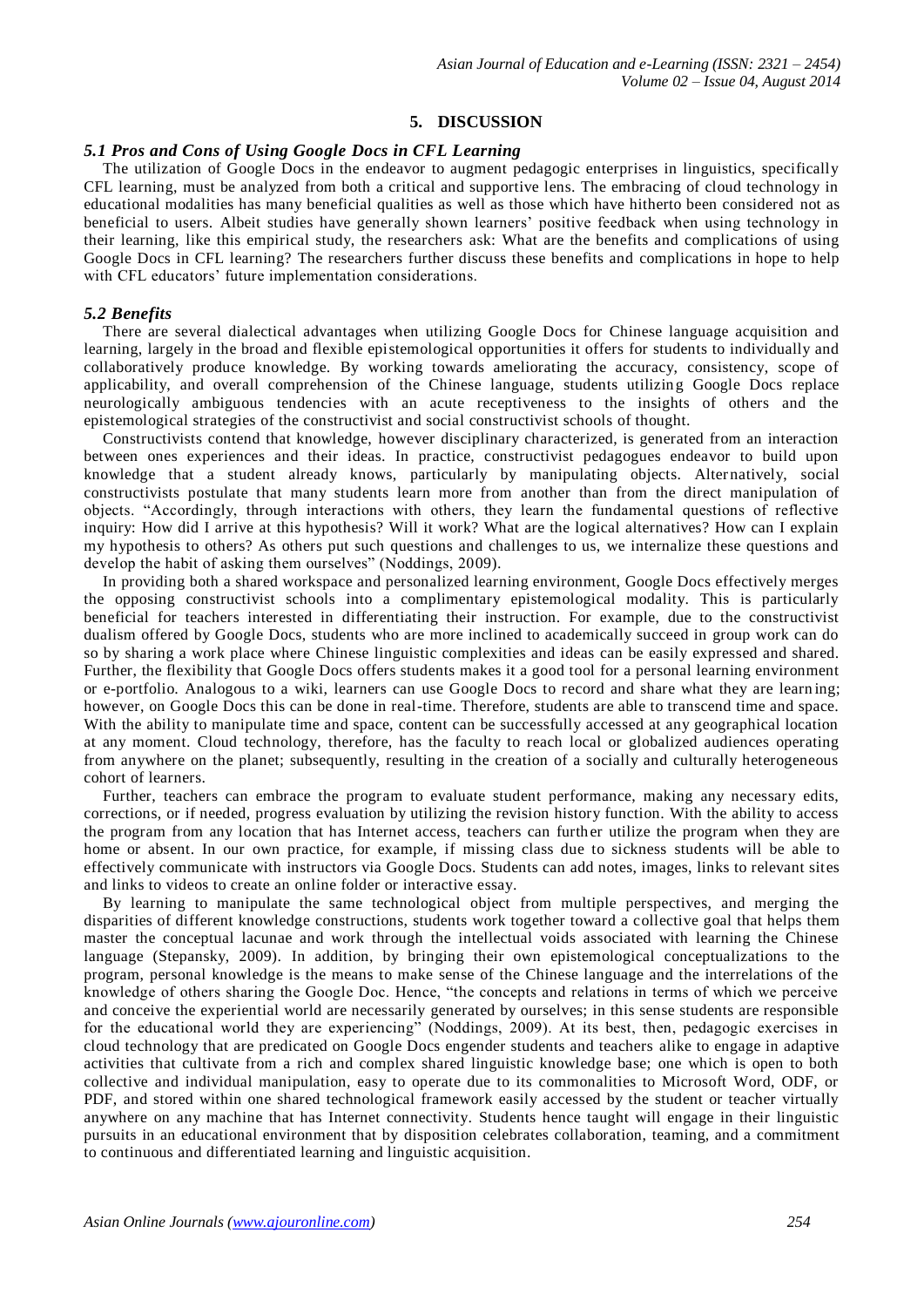# *5.3 Complications*

Effective Chinese language learning in the classroom can be difficult, even during the best of technological conditions. The phonological and prosodic dimensions embedded within Chinese reveal the extents to which the functional limitations existent in Google Docs may preclude successful CFL acquisition. Further, it seems that Google Docs retains the assumption that language is static. Put differently, if language were static, it would presume that when a thought or idea was transmitted by a sender the mental picture perceived by the receiver would be analogous to what was envisioned by the sender. Google Docs, by disposition of its tonal and prosodic impotence, does not account for the many manipulations applied to the Chinese language. Take, for example, the five tones in standard Mandarin Chinese as applied to the syllable "ma." Depending on the phonetic ally pronounced tonality of the syllable, as well as the register in which one releases it, "ma" manifests five distinct terminologies:

妈 / 媽(mā) "mother"—high level;

麻(má) "linen" or "numb"—high rising;

马/馬(mǎ) "horse"—low falling-rising;

骂/罵(mà) "scold"—high falling;

吗 / 嗎(ma) "question particle"—neutral.

Comparatively, suppose that students are asked to get into groups of two and assigned the task of simulating a social exchange as they would if meeting a new person that they may be interested in taking on a date. At the end of the simulated conversation a student, supposedly, asks their group partner "Why don't I take you to dinner tonight?" Here, intonation, or a variation of one's pitch while speaking to emphasize particular importance to one's message, is critically important to the substance of the sentence. However, accommodations for linguistic intonations and tonal variations are wholly absent from Google Docs. In verbal exchange personal intentions emanate from a background orientation that shapes an ontological sensibility, which that sensibility is thereupon converged with a consistent material framework. In other words, the intonation of specific words within the sentence "Why don't I take you to dinner tonight?" supplants, complicates, or evinces the verbal and practical intentions of the speaker. (Table 3)

| <b>Table 3:</b> Intonations between Emphasis and Meaning |                                                         |  |  |  |
|----------------------------------------------------------|---------------------------------------------------------|--|--|--|
| <b>Placement of Emphasis</b>                             | <b>What It Means</b>                                    |  |  |  |
| Why don't I take you to dinner tonight?                  | I was going to take someone else.                       |  |  |  |
| Why don't I take you to dinner tonight?                  | Instead of the guy you were going with.                 |  |  |  |
| Why don't I take you to dinner tonight?                  | I am trying to find a reason why I should not take you. |  |  |  |
| Why don't I take you to dinner tonight?                  | Do you have a problem with me?                          |  |  |  |
| Why don't I take you to dinner tonight?                  | Instead of going on your own.                           |  |  |  |
| Why don't I take you to <b>dinner</b> tonight?           | Instead of lunch tomorrow.                              |  |  |  |

Source: Robbins, S (2009). Organizational Behavior. Upper Saddle River: Prentice Hall. 359

The sounds heard by conversationalists, as construed in the aforementioned examples, are very different: They are verbal expressions of complex linguistic productions, which are themselves embedded in dense and different phonetic and contextual narratives (Stepansky, 2009). These narratives, following the phonological structure of each syllable and intonation, comprise not only the content of the sentence's subject but also the conversationalist's linguistic intentions and personal subjectivity. Sentences using the syllable "ma" or that prosodically emphasize singular words for conceptual necessity carry their own syntactic sequence and subjective context depending on the speaker's epistemological perceptions and intentions. Google Docs has no means to accommodate for each student's unique sensibilities or the necessary conceptualizations for an understanding of them; consequently, this could lead to the misinterpretation of messages during collaboration. One research team at New York University, for example, discovered that students can accurately decode an online messages intent and tone only 50 percent of the time, yet most of them vastly overestimate their ability to send and interpret clear messages (Robbins, 2009).

Further, without accurate characterizations of participants' subjectivity, students' selective perceptions can distort what is actually exchanged from what it is that they want to be heard and how they want to receive it. Although one could presumably implant their specific sensibility in Google Docs by utili zing its "comment" function, this can be determinately time-consuming for students and tends to obviate from the importance of constructing Chinese characters within the interface.

In addition, because individuals have a finite capacity for storing information, as this can be compounded when learning a new language, students are more inclined to select, ignore, pass over, or forget important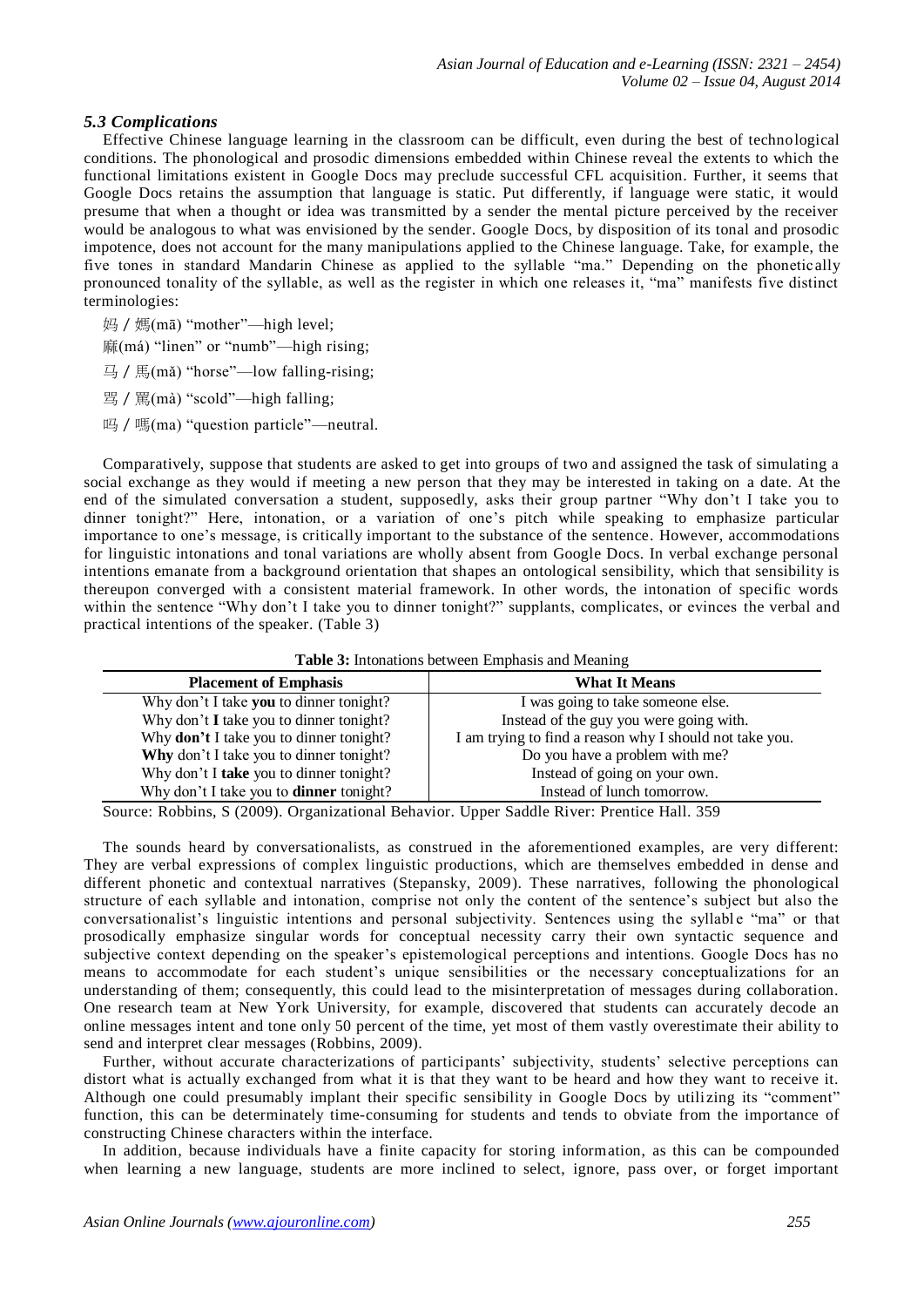information when there is an information overload (Robbins, 2009). Subsequently, this loss in information can result in less effective communication. One need not dwell in robust Chinese vernacular studies to recognize that phonetic sounds and the meaning in which they intend to convey, far more than merely seeing Chinese symbols via Google Docs, only become meaningful when they are infused with the listener's subjectivity, which itself is a product of the listener's thick epistemological narrative as situated in a material sensibility. In this manner, linguistic "listening" in Google Docs is detached from linguistic "seeing:" Just as seeing presupposes something beyond retinal stimulation or visual sense-datum that we then infer to be something other than what we are visually aware of, so analytic listening presupposes something beyond aural stimulation to which meanings are added (Stepansky, 2009). Analytic listening in Chinese is therefore not merely conversationally necessary; it is conversationally enabling. The speaker's epistemological commitment and heuristic values reside in the act of listening; while entertaining Google Docs, which has no functions to explore a syllable's tones or a user's listening integrity, it is improbable that students will naturally derive a discursive organization of tonalities and the words, sentences, and intentions to which those tonalities are wed.

Although Google Docs can be characterized as a sort of faceless, sterile form of communication, it is not without emotion or human complexity (Robbins, 2009). These human emotions and complexities, however, are not applications found within the program; rather, they are created by the people manipulating it. Consequently, educators utilizing the program for purposes of instruction have no means with which to inculcate the importance of the humanistic elements that naturally foment in conversation, such as body language and sociocultural formalities. Therefore, Google Docs carries with it a possibly low cultural capacity. Languages with high cultural contexts, specifically Chinese, warrants not only that the speaker is aware of the deviations in phonology's that structure effective speaking and listening but is also authentically receptive to the needs and social characteristics of the person they are engaging with. For what, after all, is the locus of conversation (Stepansky, 2009)? It is the individual, who enters conversation with a purpose, however it may be characterized, to be illuminated, attenuated, and ultimately addressed by the person or group of people with whom they are talking to (Stepanksy, 2009). Within the linguistic constructions of Chinese, as within any language, words may be ostensible. Meaning conveyed in didactics, however tacitly or transparently expressed, need always to be conceptualized and defined within each sociocultural orientation or context from which they are derived. Asian cultures tend to differ in the importance to which context influences the meaning that individuals take from what is actually said.

However, in Chinese, people rely heavily on nonverbal and insidious situational cues when communicating with others (Robbins, 2009). Put differently, what is not said, in some instances, may be more significant than what is said. Considerations of a person's official status, place in society, and reputation carry significant importance in China. Oral agreements, specifically, imply strong commitments. And who you are—your age, your education, rank in occupation—is valuable and heavily influences your credibility in such social arrangements (Robbins, 2009). Analogously, the amalgam of body language and physical distan ce adds to, and often complicates, verbal communication. A body position or movement does not by itself have a precise or universal meaning, but when it is linked with spoken language, it gives fuller meaning to a sender's message (Robbins, 2009). Just as a smiling face purveys something different than a snarling one, peoples distances between one and another suggests an intimacy and alters the meaning of what is being verbally exchanged (Robbins, 2009). Undoubtedly, it is important for one in conversation to be alert to these nonverbal aspects of communication. Facial expressions inextricably temper our emotional expressions, but in Google Docs, there is no other face to look at, and so many students will learn the Chinese language without being prepared for how their messages can be distorted, conceptualized, and internalized by others.

The challenges that materialize due to these linguistic complexities and their intersections in humanely affair are not explicitly addressed in Google Docs; there are no functionally appropriate grounds in the program, ether empirically, epistemologically, or heuristically that accommodate for the humanistic sensibilities of conversation in efficiently transferable pedagogic ways. Though Google Docs offers its users with technological flexibility, especially in terms of its ability to transcend time and space, its dialectical process is not an organic sequence capable of examining and contrasting the different cultural constructions that are necessary to master the conceptual and material tools of the Chinese language. In other words, although with Google Docs students may acquire a mechanical understanding of Chinese; it may be unlikely that they will acquire a means with which to think conceptually and critically with it.

# **6. CONCLUSION**

Despite the complications, the implementation of Google Docs for Chinese language learning and teaching seems to be effective in many ways and should therefore be encouraged to learners and educators. Many different instructional materials and designs can be created for Chinese character teaching and learning according to our review on Google Docs and related literature. We see that the use of cloud technology will be the new trend of CFL teaching and learning and thus the use of Google Docs seems to be beneficial and of great significance. Teachers' instructional designs will be different from traditional ones when it comes to using web-based technology for Chinese language classrooms.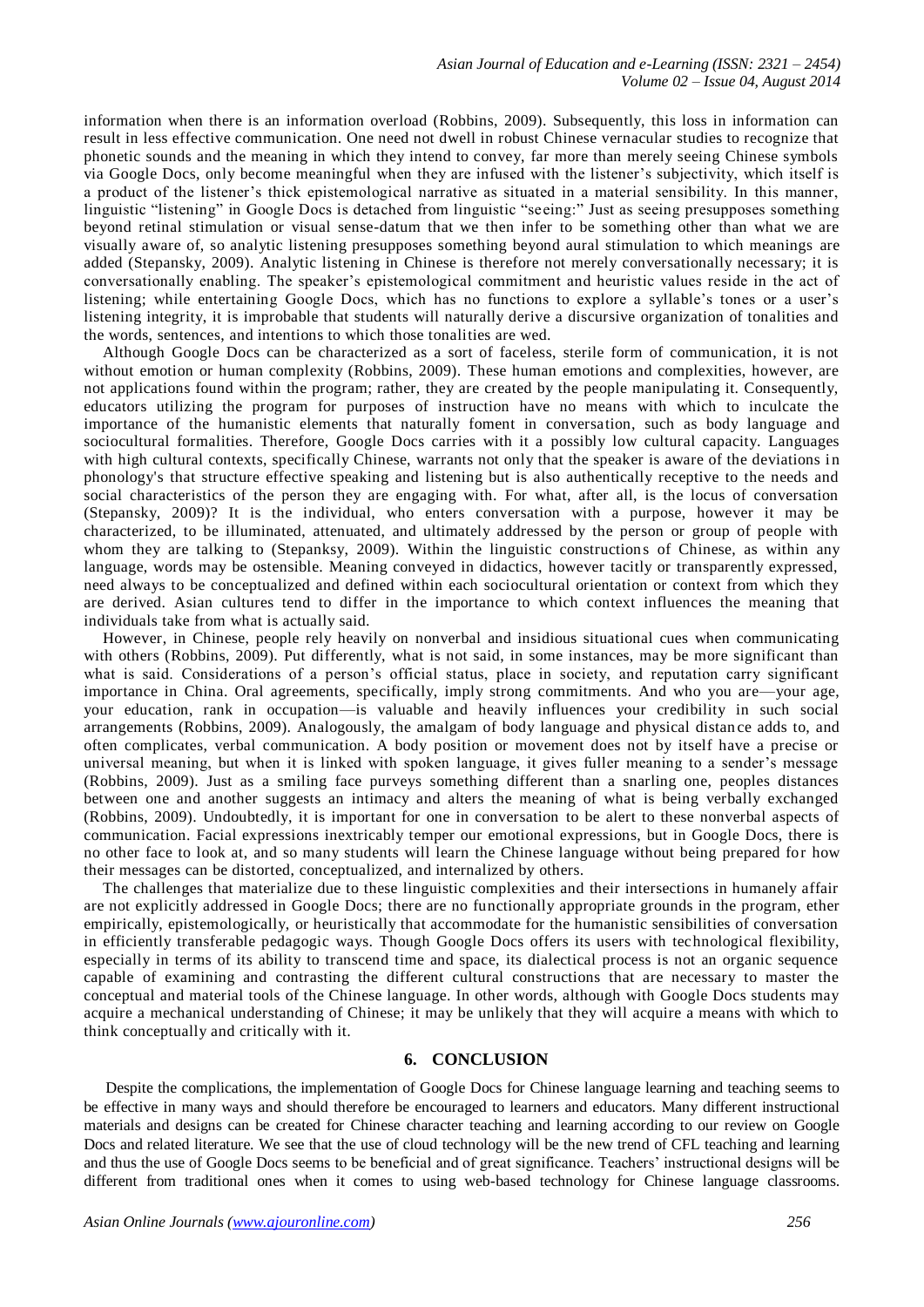GoogleDocs Help and GoogleDocs Tutorial are great resources for teachers and students who are interested in further using GoogleDocs for CFL teaching and learning.

# **REFERENCES**

- [1] Baxter, W. (2006). *How Hard is Chinese?* Retrieved on Feb 28th, 2010, from <http://www-personal.umich.edu/~wbaxter/howhard.html>
- [2] Chapelle, C (1997). CALL In the Year 2000: Still in Search of Research Paradigms? *[Language](http://llt.msu.edu/default.html) [Learning](http://llt.msu.edu/default.html) [&](http://llt.msu.edu/default.html)  [Technology,](http://llt.msu.edu/default.html) 1*, 19-43.
- [3] DeFrancis, J. (1966) Why Johnny Can't Read Chinese, *Journal of the Chinese Language Teachers Association, 1,* 1- 20.
- [4] DeFrancis, J. (1984). *The Chinese Language: Fact and Fantasy*, Honolulu: University of Hawaii Press.
- [5] DeFrancis, J. (1989). *Visible Speech: The Diverse Oneness of Writing Systems*, Honolulu: University of Hawaii Press.
- [6] Egbert, J. & Hanson-Smith, E. (1999). *CALL Environments: Research, Practice, and Critical Issues.* Teachers of English to Speakers of Other Languages, Inc.
- [7] Everson, M. (1998). Word recognition among learners of Chinese as a foreign language: investigating the relationship between naming and knowing. *The Modern Language Journal, 82*, 194-204.
- [8] Kennedy, G. (1964). *A Minimum Vocabulary in Modern Chinese*, in Selected Works of George Kennedy, Tien-yi Li (ed.), New Haven: Far Eastern Publications.
- [9] Furman, N., Goldberg, D. & Lusin, N. (2007). *Enrollments in Languages Other Than English in United States Institutions of Higher Education*, Fall 2006. Web publication. Modern Language Association.
- [10]Furstenberg, G (1997). Teaching With Technology: What Is At Stake? *ADFL Bulletin, 28*, 23-25
- [11]Hanson-Smith, E. (2000). *Technology-Enhanced Learning Environments.* Teachers of English to Speakers of Other Languages, Inc.
- [12]Ha, E. & Rilling, S. (2006). *Learning Language through Technology*. Teachers of English to Speakers of Other Languages, Inc.
- [13]Lewis, M. Paul (ed.), 2009. *Ethnologue: Languages of the World,* Sixteenth edition. Dallas, TX.: SIL International.
- [14]Lin, C., Huang, C. & Chiang, Y. (2009). Learners' Perspectives on Incorporating Drupal and Web 2.0 Tools in a Blended-learning Chinese Classroom. In *Proceedings of World Conference on Educational Multimedia, Hypermedia and Telecommunications 2009* (pp. 4223-4228). Chesapeake, VA: AACE.
- [15]Lin, Y., Lin, C., Lin, L., Chen, H., Ma, J. & Chang, R. (2009). The Design of a 3D Virtual Game for Chinese as a Second Language (CSL) Practices. In *Proceedings of World Conference on Educational Multimedia, Hypermedia and Telecommunications 2009* (pp. 1255-1260). Chesapeake, VA: AACE.
- [16]Lu, M. (2011). *The Effect of Instructional Embodiment Designs on Chinese Language Learning: The Use of Embodied Animation for Beginning Learners of Chinese Characters.* Ph.D. Dissertation, Columbia University. New York, NY. Retrieved January 1, 2012, from <http://academiccommons.columbia.edu/catalog/ac:132065>
- [17]Lu, M., Wu, C., Martin, E. & Shah, R. (2009). The Effects of Computer-Assisted Language Learning (CALL) in Grammar Classrooms. In *Proceedings of World Conference on Educational Multimedia, Hypermedia and Telecommunications 2009* (pp. 2217-2236). Chesapeake, VA: AACE.
- [18]Lu, M., Hallman, G., & Black, J. (2013). Chinese Character Learning: Using Embodied Animations in Initial Stages. *Journal of Technology and Chinese Language Teaching, 4*(2), 1-24.
- [19]Lu, M.T., Hallman, G. & Black, J. (2010a). Effective Designs of the Computer-Assisted Chinese Learning Program for Beginning Learners of Chinese Characters. In J. Sanchez & K. Zhang (Eds.), *Proceedings of World Conference on E-Learning in Corporate, Government, Healthcare, and Higher Education 2010* (pp. 218-227). Chesapeake, VA: AACE.
- [20]Lu, M.T., Hallman, G. & Black, J. (2010b). The Development of Embodied Animations for Chinese Characters. In *Proceedings of World Conference on Educational Multimedia, Hypermedia and Telecommunications 2010* (pp. 3763-3768). Chesapeake, VA: AACE.
- [21]Lu, M.T., Hallman, G. & Black, J. (2010c). Evidence for the Use of Embodied Animations in Chinese Character Learning. In *Proceedings of World Conference on Educational Multimedia, Hypermedia and Telecommunications 2010* (pp. 3753-3762). Chesapeake, VA: AACE.
- [22]Lu, M., Wu, C., Fadjo, C. & Black, J. (2010). Future Trends in Chinese Character Teaching: Use of Embodiment and Technologies in Classrooms. In C. Crawford et al. (Eds.), *Proceedings of Society for Information Technology & Teacher Education International Conference 2010* (pp. 2485-2492). Chesapeake, VA: AACE.
- [23]Lu, Z., Crooks, S., Maushak, N., Lan, W. & White, D. (2009). Computer-Based Chinese Character Learning: An Experimental Study. In *Proceedings of World Conference on Educational Multimedia, Hypermedia and Telecommunications 2009* (pp. 3962-3968). Chesapeake, VA: AACE.